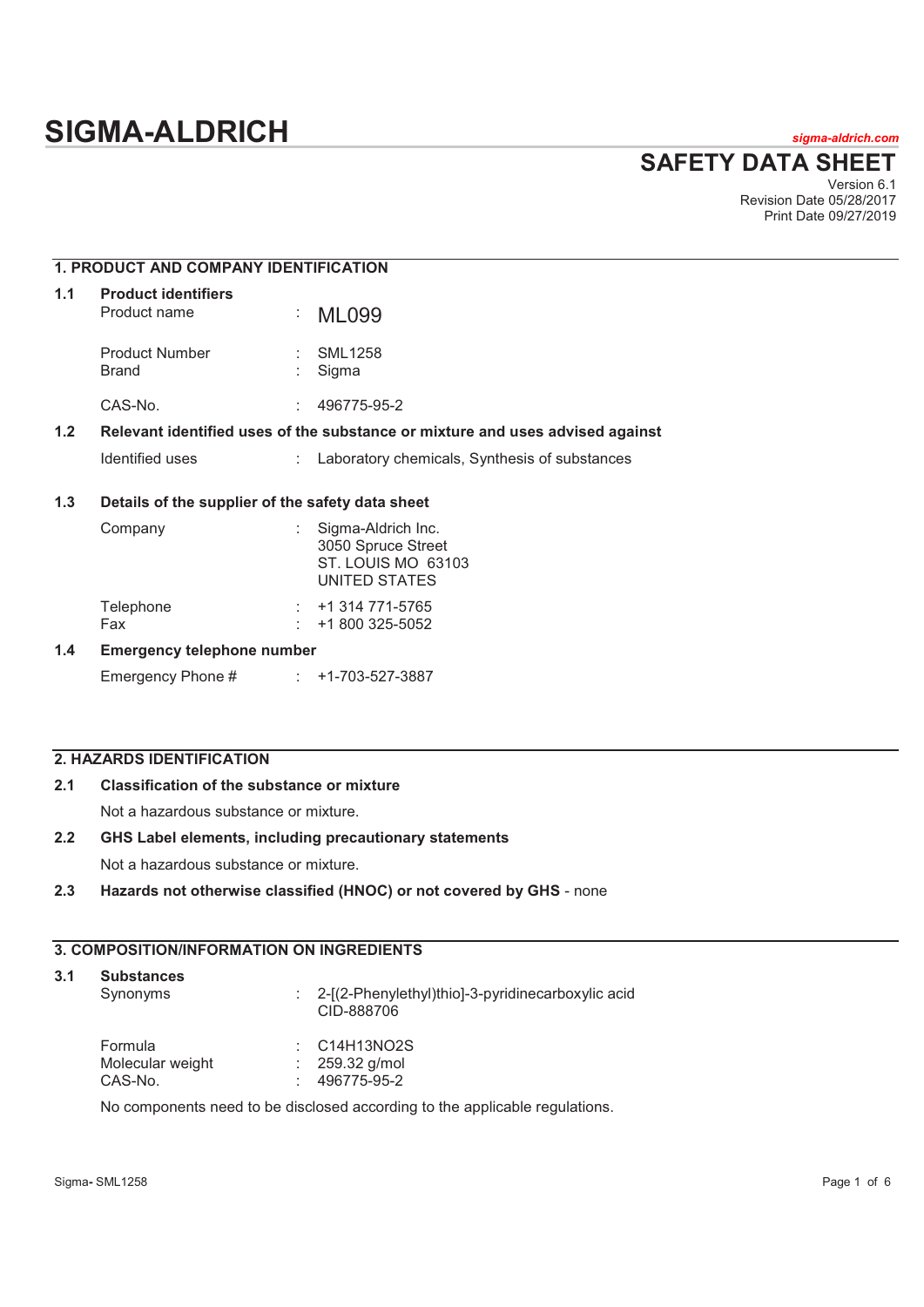#### **4. FIRST AID MEASURES**

#### **4.1 Description of first aid measures**

#### **If inhaled**

If breathed in, move person into fresh air. If not breathing, give artificial respiration.

#### **In case of skin contact**

Wash off with soap and plenty of water.

#### **In case of eye contact**

Flush eyes with water as a precaution.

#### **If swallowed**

Never give anything by mouth to an unconscious person. Rinse mouth with water.

#### **4.2 Most important symptoms and effects, both acute and delayed**

The most important known symptoms and effects are described in the labelling (see section 2.2) and/or in section 11

**4.3 Indication of any immediate medical attention and special treatment needed**  No data available

## **5. FIREFIGHTING MEASURES**

#### **5.1 Extinguishing media**

## **Suitable extinguishing media**  Use water spray, alcohol-resistant foam, dry chemical or carbon dioxide.

**5.2 Special hazards arising from the substance or mixture**  Carbon oxides, Nitrogen oxides (NOx), Sulphur oxides

## **5.3 Advice for firefighters**

Wear self-contained breathing apparatus for firefighting if necessary.

**5.4 Further information**  No data available

## **6. ACCIDENTAL RELEASE MEASURES**

- **6.1 Personal precautions, protective equipment and emergency procedures**  Avoid dust formation. Avoid breathing vapours, mist or gas. For personal protection see section 8.
- **6.2 Environmental precautions**  No special environmental precautions required.
- **6.3 Methods and materials for containment and cleaning up**  Sweep up and shovel. Keep in suitable, closed containers for disposal.
- **6.4 Reference to other sections**  For disposal see section 13.

## **7. HANDLING AND STORAGE**

## **7.1 Precautions for safe handling**  Further processing of solid materials may result in the formation of combu formation should be taken into consideration before additional processing Provide appropriate exhaust ventilation at places where dust is formed.

For precautions see section 2.2.

**7.2 Conditions for safe storage, including any incompatibilities**  Keep container tightly closed in a dry and well-ventilated place.

Recommended storage temperature 2 - 8 °C

## **7.3 Specific end use(s)**

Apart from the uses mentioned in section 1.2 no other specific uses are stipulated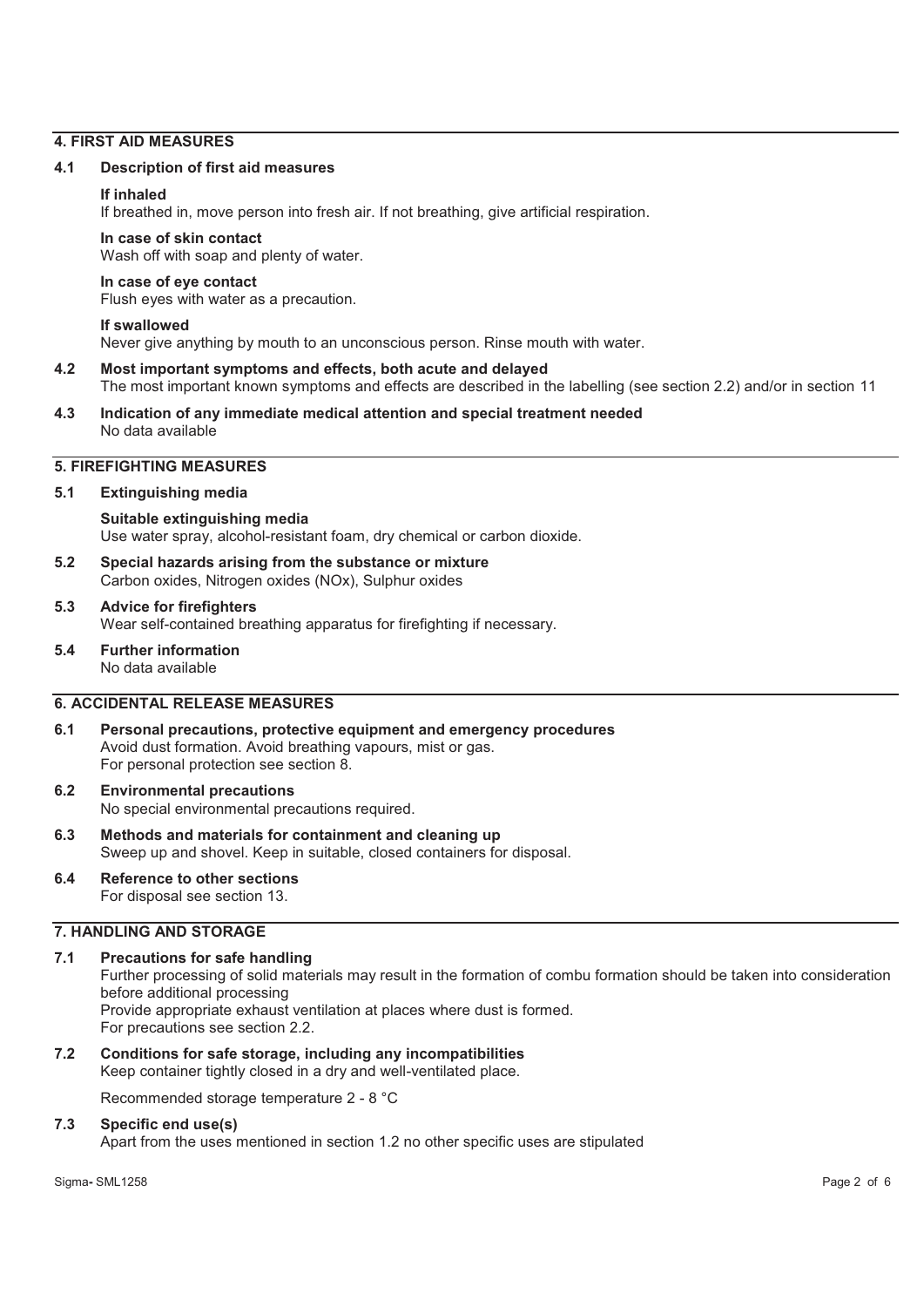## **8. EXPOSURE CONTROLS/PERSONAL PROTECTION**

#### **8.1 Control parameters**

#### **Components with workplace control parameters**

Contains no substances with occupational exposure limit values.

## **8.2 Exposure controls**

**Appropriate engineering controls** 

General industrial hygiene practice.

## **Personal protective equipment**

## **Eye/face protection**

Use equipment for eye protection tested and approved under appropriate government standards such as NIOSH (US) or EN 166(EU).

## **Skin protection**

Handle with gloves. Gloves must be inspected prior to use. Use proper glove removal technique (without touching glove's outer surface) to avoid skin contact with this product. Dispose of contaminated gloves after use in accordance with applicable laws and good laboratory practices. Wash and dry hands.

#### **Body Protection**

Choose body protection in relation to its type, to the concentration and amount of dangerous substances, and to the specific work-place., The type of protective equipment must be selected according to the concentration and amount of the dangerous substance at the specific workplace.

## **Respiratory protection**

Respiratory protection is not required. Where protection from nuisance le (EN 143) dust masks. Use respirators and components tested and approved under appropriate government standards such as NIOSH (US) or CEN (EU).

#### **Control of environmental exposure**

No special environmental precautions required.

## **9. PHYSICAL AND CHEMICAL PROPERTIES**

## **9.1 Information on basic physical and chemical properties**

| a) | Appearance                                         | Form: solid         |
|----|----------------------------------------------------|---------------------|
| b) | Odour                                              | No data available   |
| c) | Odour Threshold                                    | No data available   |
| d) | pH                                                 | No data available   |
| e) | Melting point/freezing<br>point                    | No data available   |
| f) | Initial boiling point and<br>boiling range         | No data available   |
| g) | Flash point                                        | ()No data available |
| h) | Evaporation rate                                   | No data available   |
| i) | Flammability (solid, gas)                          | No data available   |
| j) | Upper/lower<br>flammability or<br>explosive limits | No data available   |
| k) | Vapour pressure                                    | No data available   |
| I) | Vapour density                                     | No data available   |
| m) | Relative density                                   | No data available   |
| n) | Water solubility                                   | No data available   |
| o) | Partition coefficient: n-<br>octanol/water         | No data available   |
| p) | Auto-ignition                                      | No data available   |
|    |                                                    |                     |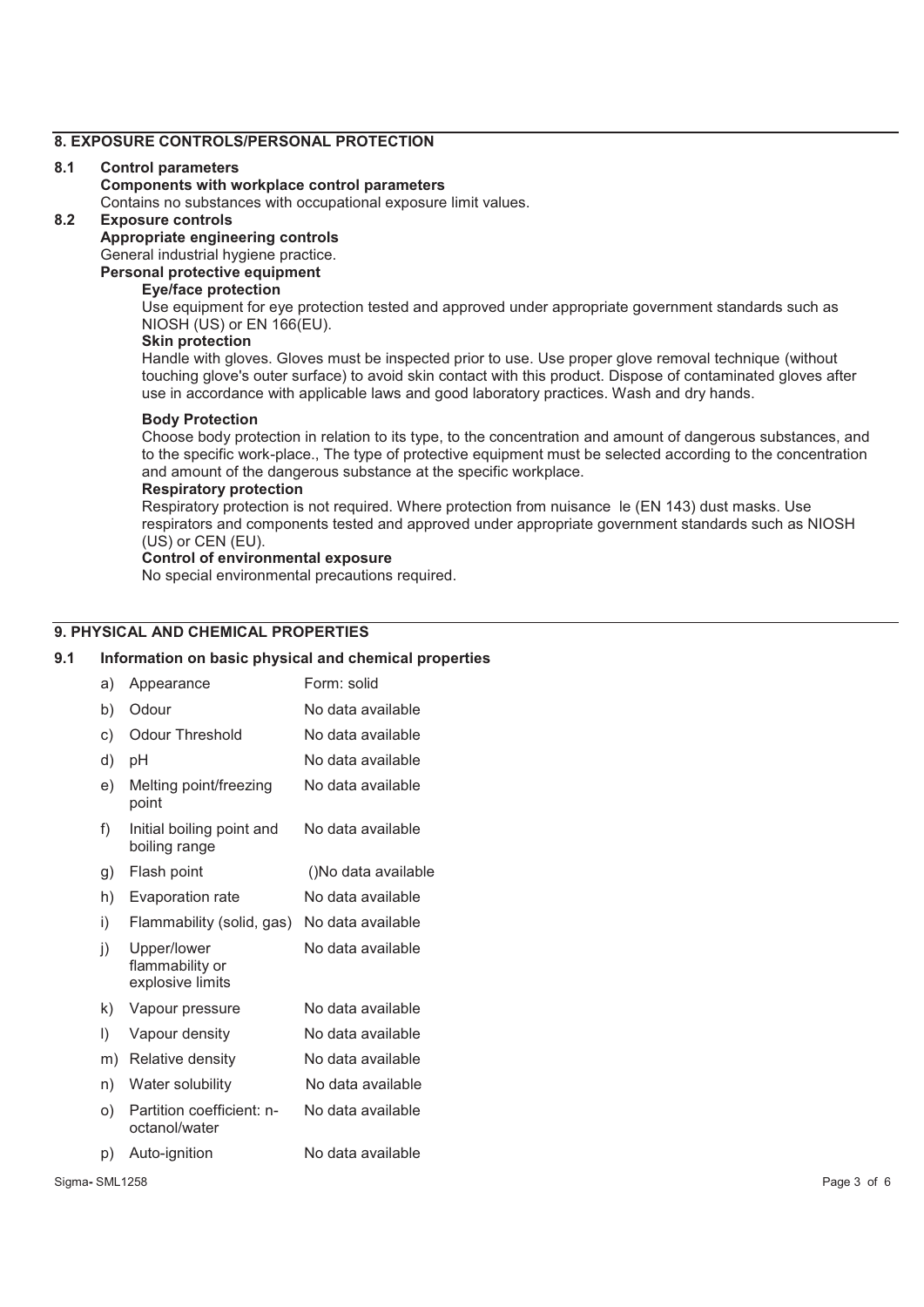temperature

- q) Decomposition temperature No data available
- r) Viscosity No data available
- s) Explosive properties No data available
- t) Oxidizing properties No data available

#### **9.2 Other safety information**  No data available

## **10. STABILITY AND REACTIVITY**

- **10.1 Reactivity**  No data available
- **10.2 Chemical stability**  Stable under recommended storage conditions.
- **10.3 Possibility of hazardous reactions**  No data available
- **10.4 Conditions to avoid**  No data available
- **10.5 Incompatible materials**  Strong oxidizing agents

#### **10.6 Hazardous decomposition products**  Hazardous decomposition products formed under fire conditions. - Carbon oxides, Nitrogen oxides (NOx), Sulphur oxides Other decomposition products - No data available In the event of fire: see section 5

#### **11. TOXICOLOGICAL INFORMATION**

#### **11.1 Information on toxicological effects**

#### **Acute toxicity**

No data available2-[(2-Phenylethyl)thio]-3-pyridinecarboxylic acid Inhalation: No data available(2-[(2-Phenylethyl)thio]-3-pyridinecarboxylic acid) Dermal: No data available(2-[(2-Phenylethyl)thio]-3-pyridinecarboxylic acid) No data available(2-[(2-Phenylethyl)thio]-3-pyridinecarboxylic acid)

#### **Skin corrosion/irritation**

No data available(2-[(2-Phenylethyl)thio]-3-pyridinecarboxylic acid)

## **Serious eye damage/eye irritation**

No data available(2-[(2-Phenylethyl)thio]-3-pyridinecarboxylic acid)

#### **Respiratory or skin sensitisation**

No data available(2-[(2-Phenylethyl)thio]-3-pyridinecarboxylic acid)

## **Germ cell mutagenicity**

No data available(2-[(2-Phenylethyl)thio]-3-pyridinecarboxylic acid)

## **Carcinogenicity**

- IARC: No component of this product present at levels greater than or equal to 0.1% is identified as probable, possible or confirmed human carcinogen by IARC.
- ACGIH: No component of this product present at levels greater than or equal to 0.1% is identified as a carcinogen or potential carcinogen by ACGIH.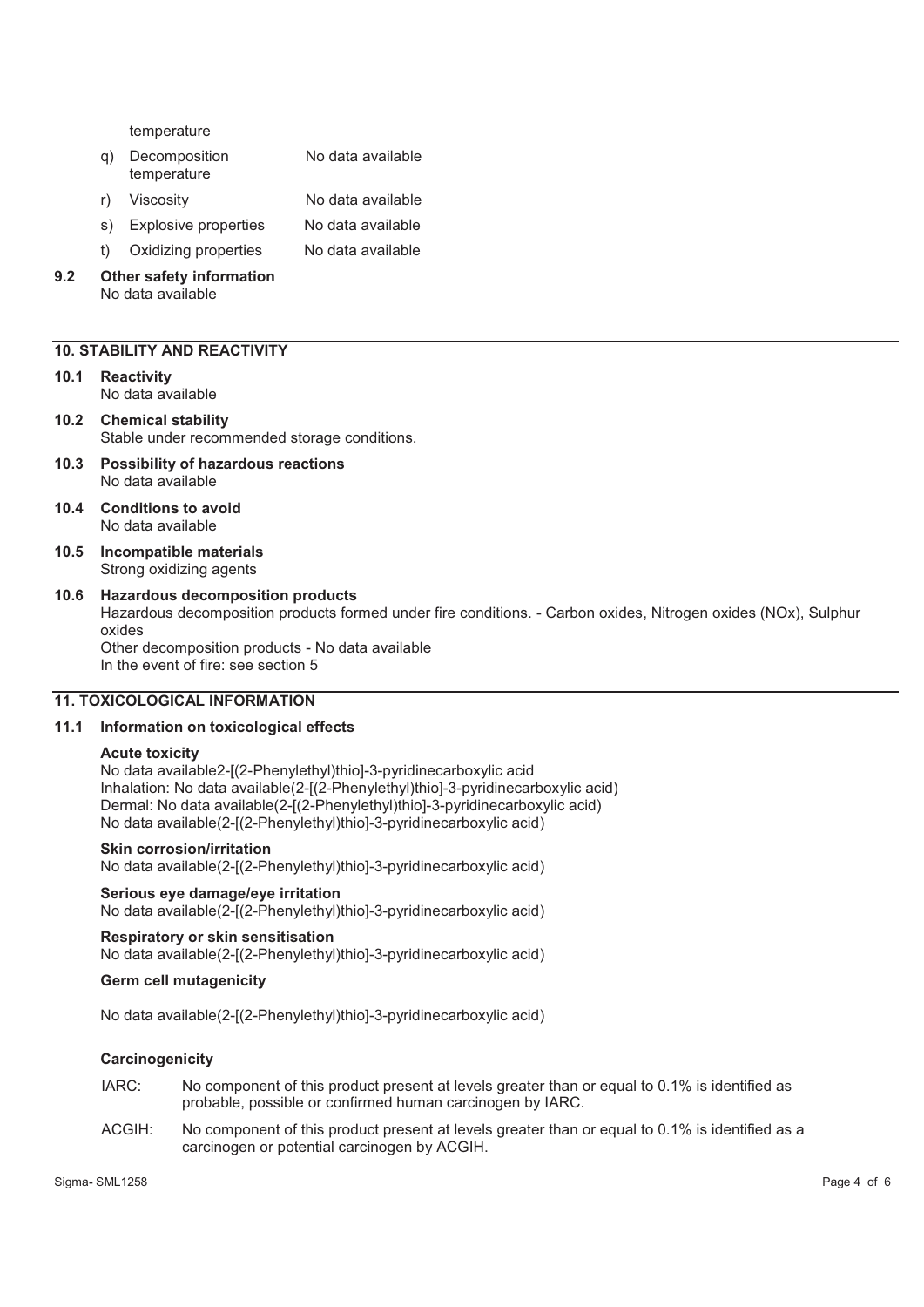- NTP: No component of this product present at levels greater than or equal to 0.1% is identified as a known or anticipated carcinogen by NTP.
- OSHA: No component of this product present at levels greater than or equal to 0.1% is identified as a carcinogen or potential carcinogen by OSHA.

#### **Reproductive toxicity**

No data available(2-[(2-Phenylethyl)thio]-3-pyridinecarboxylic acid)

No data available(2-[(2-Phenylethyl)thio]-3-pyridinecarboxylic acid)

## **Specific target organ toxicity - single exposure**

No data available(2-[(2-Phenylethyl)thio]-3-pyridinecarboxylic acid)

#### **Specific target organ toxicity - repeated exposure**  No data available

**Aspiration hazard** 

No data available(2-[(2-Phenylethyl)thio]-3-pyridinecarboxylic acid)

## **Additional Information**

RTECS: Not available

To the best of our knowledge, the chemical, physical, and toxicological properties have not been thoroughly investigated.(2-[(2-Phenylethyl)thio]-3-pyridinecarboxylic acid)

## **12. ECOLOGICAL INFORMATION**

- **12.1 Toxicity**  No data available
- **12.2 Persistence and degradability**  No data available

## **12.3 Bioaccumulative potential**

No data available

## **12.4 Mobility in soil**

No data available(2-[(2-Phenylethyl)thio]-3-pyridinecarboxylic acid)

#### **12.5 Results of PBT and vPvB assessment**  PBT/vPvB assessment not available as chemical safety assessment not required/not conducted

#### **12.6 Other adverse effects**

No data available

## **13. DISPOSAL CONSIDERATIONS**

#### **13.1 Waste treatment methods**

#### **Product**

Offer surplus and non-recyclable solutions to a licensed disposal company.

#### **Contaminated packaging**

Dispose of as unused product.

## **14. TRANSPORT INFORMATION**

**DOT (US)** Not dangerous goods **IMDG** Not dangerous goods

**IATA**

Sigma**-** SML1258 Page 5 of 6